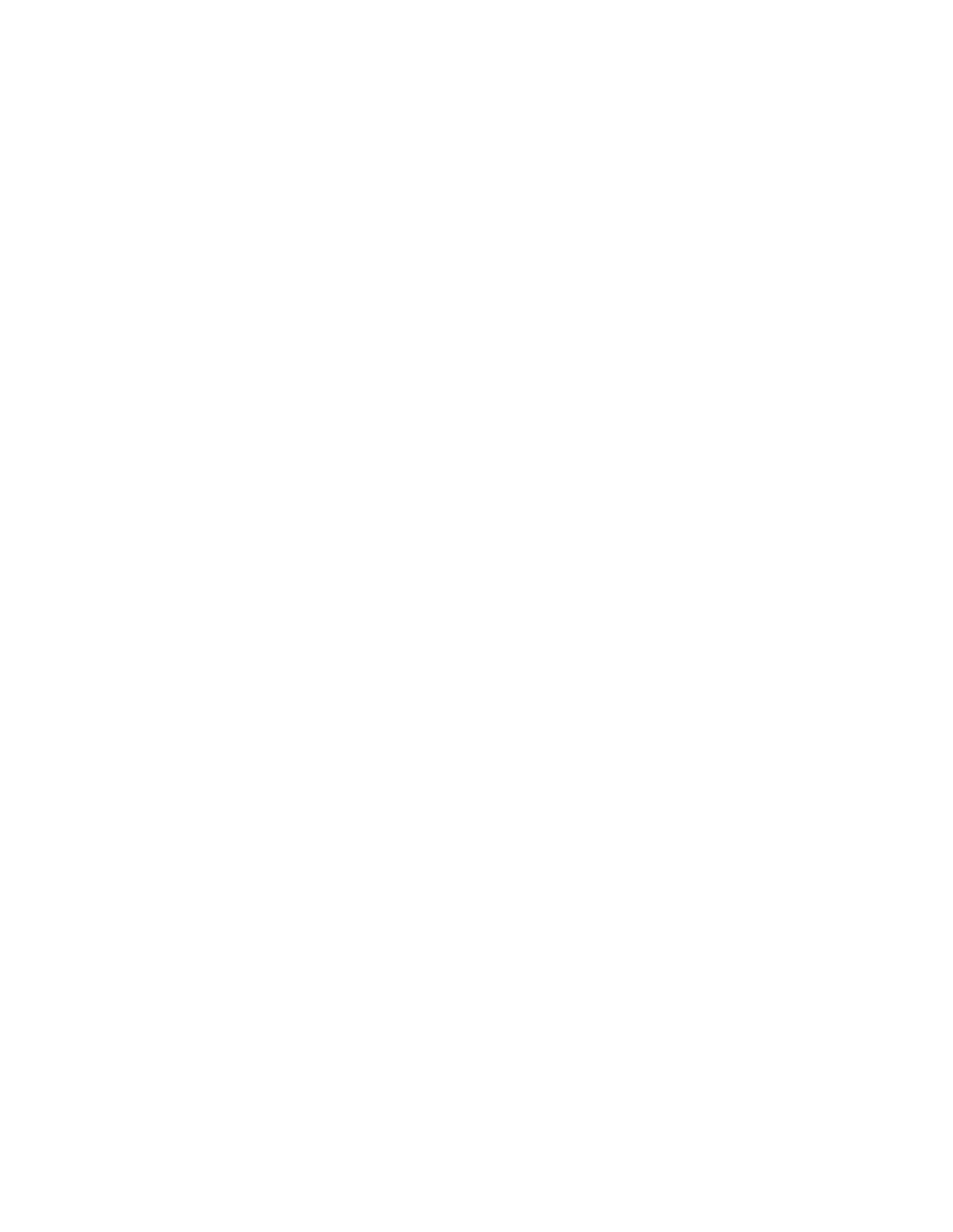## **Contents**

| Do your participants need information from you?3        |  |
|---------------------------------------------------------|--|
| Do your participants need to talk to each other or work |  |
| Do participants need to build specific and identified   |  |
|                                                         |  |
|                                                         |  |
|                                                         |  |
|                                                         |  |
|                                                         |  |
|                                                         |  |
|                                                         |  |
|                                                         |  |
|                                                         |  |
|                                                         |  |
| Conducting a webinar or other collaborative meeting18   |  |
| Developing and delivering training remotely 18          |  |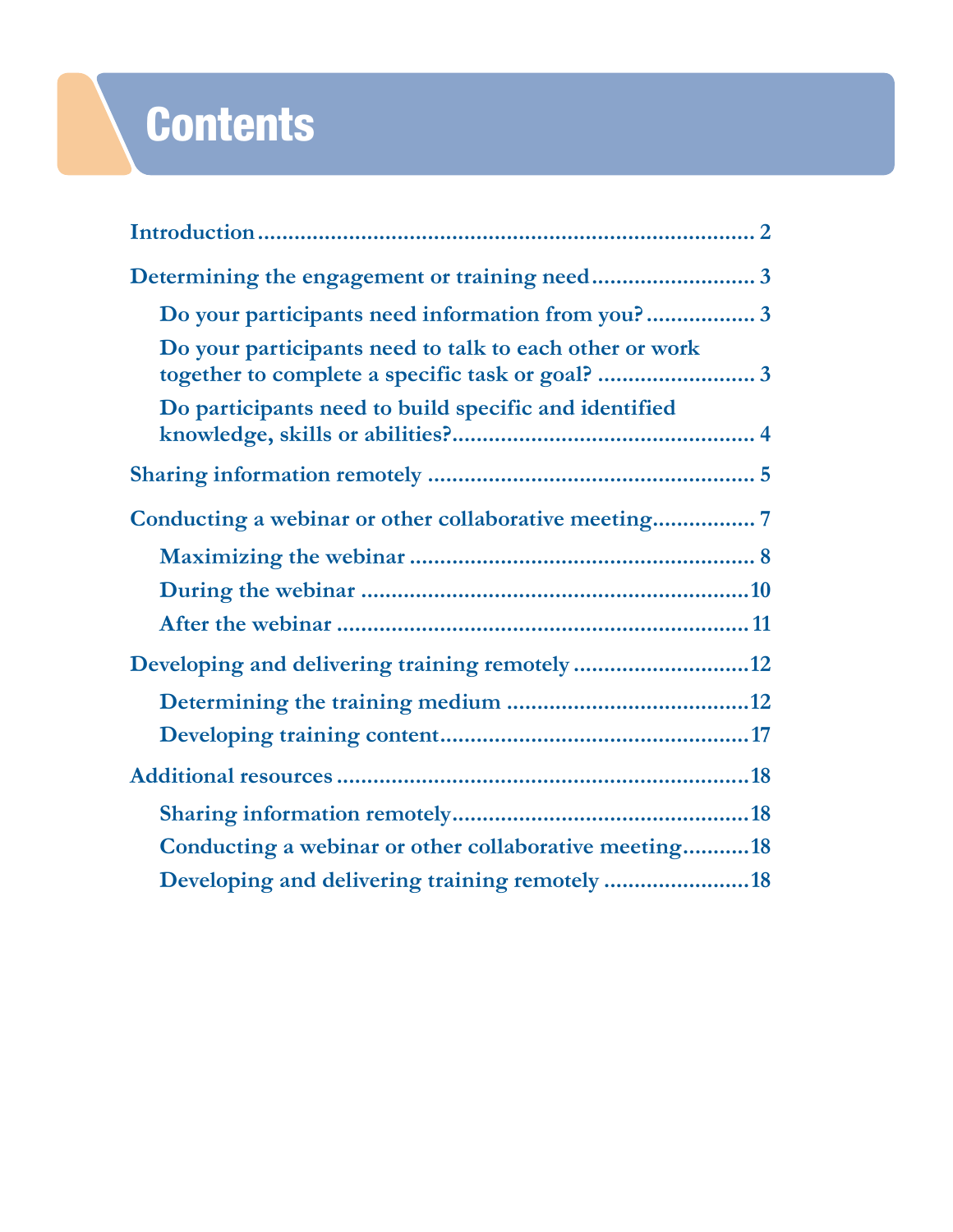## **The value of remote engagement**

Oregon is easily one of the most beautiful states in our nation. We all enjoy her rugged coastline, expansive desserts, pristine farmlands and jaw-dropping mountains. But it is these same captivating features that can make traveling to meet in person expensive. The purpose of this toolkit is to help you make the most of remote information sharing, meetings and learning.

One component of meeting the goal of a modernized public health system is workforce strategies that promote skills and experience needed to perform public health duties and to carry out governmental public health's mission. As leaders in developing and maintaining a high-quality public health workforce across the state, all PHD employees have a responsibility to ensure equitable, feasible and appropriate trainings that meet the needs of local public health authorities' (LPHAs) programs and staff.

As of July 1, 2018, PHD staff that work with LPHAs and/or tribes will need to follow the [LPHA and Tribal Training and Travel Guidelines.](https://www.oregon.gov/oha/PH/PROVIDERPARTNERRESOURCES/LOCALHEALTHDEPARTMENTRESOURCES/Documents/Guidance/Guidelines-training-travel.pdf)

The Public Health Executive Team, PHD Section Managers and the Conference of Local Health Officials (CLHO) vetted these guidelines. This toolkit offers guidance to maximize remote engagement and training events.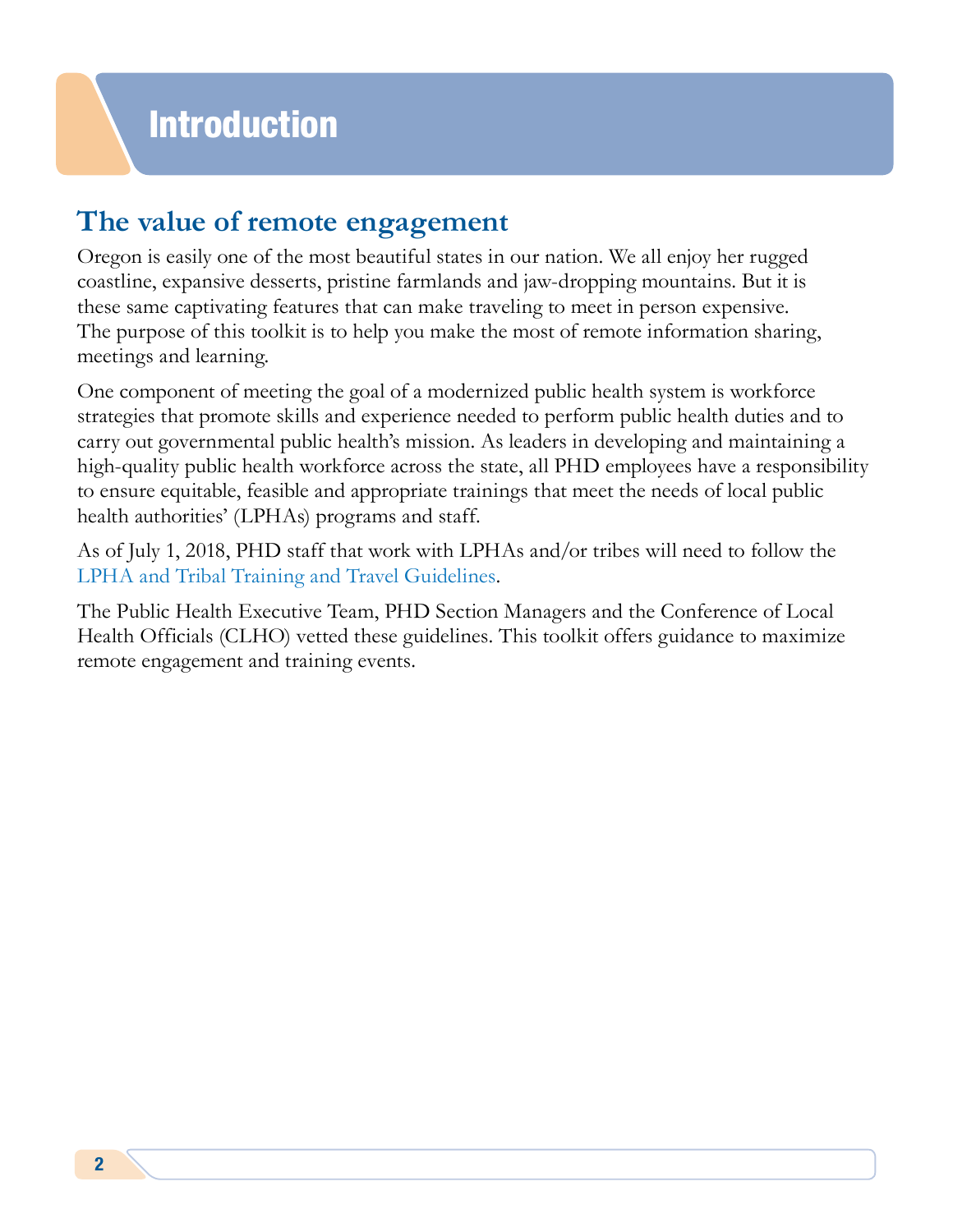## Determining the engagement or training need

An event may be needed, but take a moment to determine its purpose. Is it an informative, collaborative or training event?

## **Do your participants need information from you?**

If so, **sharing information remotely** might be the best option.

You could:

- Call individuals or host a conference call
- Send an email
- Create a newsletter (if information needs to be shared regularly with many recipients)
- Post information to a webpage

See "[Sharing information remotely](#page-6-0)" section of this guide for more information.

## **Do your participants need to talk to each other or work together to complete a specific task or goal?**

If so, **conducting a webinar or other collaborative meeting** may work best. You could:

- Host a conference call
- Host a webinar
- Use an online collaborative space such as SharePoint, Gov Space or other
- Call a meeting

See "[Conducting a webinar or other collaborative meeting"](#page-8-0) section of this guide for more information.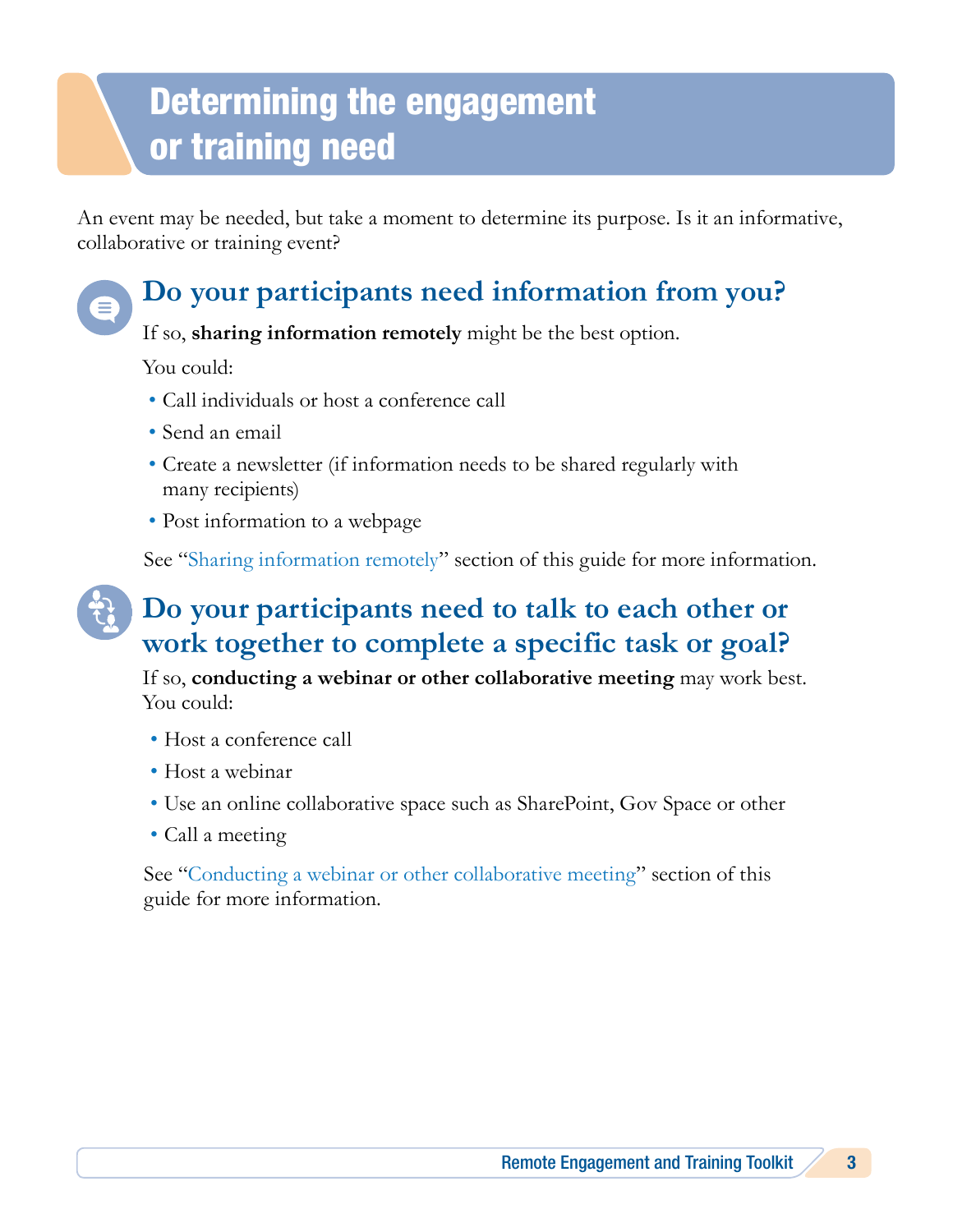## **Do participants need to build specific and identified knowledge, skills or abilities?**

If so, **a training** is likely what is needed.

Whether you are facilitating face-to-face, via live or recorded webinar or through email, keep the basics in mind:

- Who is your audience?
- What do they need to know?
- What is the best medium to use?
- What is the best method to confirm that your audience received what you provided?

See "[Developing and delivering training remotely"](#page-13-0) section of this guide for more information.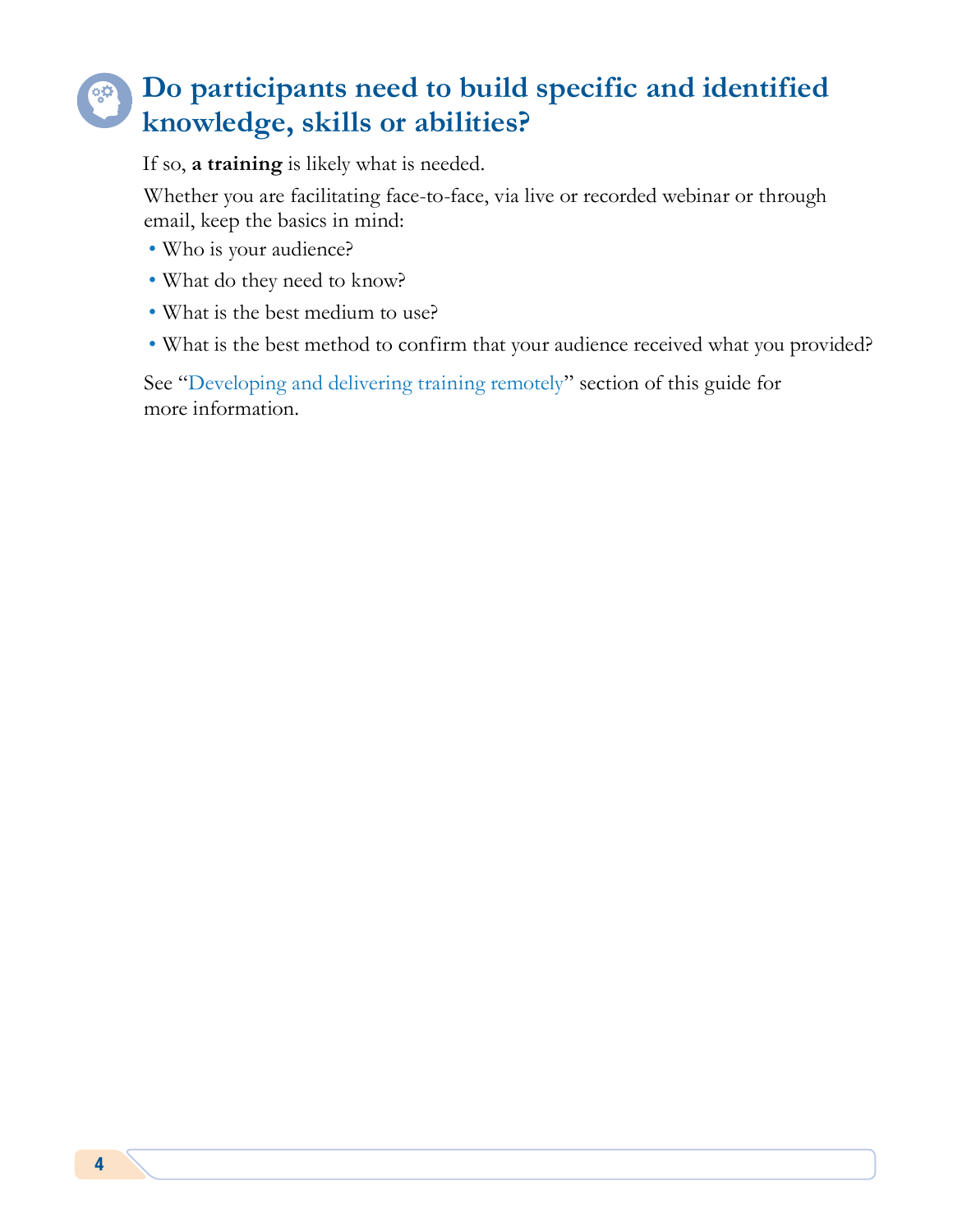#### <span id="page-6-0"></span>**Engagement needs**

Once you determine that you need to share information with your audience, decide the best method of getting it to them. Let's take a closer look at options and the pros and cons of each:

| Medium                                           | Pros                                                                                                                                                                                                                                                                                                                                                                                                                                                                                                                                                                                        | Cons                                                                                                                                                                                                                                                                                                                                                                 |
|--------------------------------------------------|---------------------------------------------------------------------------------------------------------------------------------------------------------------------------------------------------------------------------------------------------------------------------------------------------------------------------------------------------------------------------------------------------------------------------------------------------------------------------------------------------------------------------------------------------------------------------------------------|----------------------------------------------------------------------------------------------------------------------------------------------------------------------------------------------------------------------------------------------------------------------------------------------------------------------------------------------------------------------|
| Call individuals<br>or host a<br>conference call | Making a phone call may seem<br>incredibly simple, but this age-<br>old method has many benefits.<br>Phone calls allow you to share<br>information, customize your<br>messages and build relationships.<br>Calls also allow your audience<br>to give immediate and direct<br>feedback. You can tailor the<br>audience from one person to a<br>select group.                                                                                                                                                                                                                                 | The downside of making<br>individual calls is the amount<br>of time it can take, especially<br>when you have multiple calls to<br>make. Individual calls do not<br>allow for multiple people to<br>directly share information.<br>Conference calls can quickly<br>lose the benefits of individual<br>calls due to participants' ability<br>to disengage anonymously. |
| Send an email                                    | Sending emails is also incredibly<br>simple and common, but this<br>method also has many benefits.<br>Emails allow you to share<br>information; in fact, you can<br>share the same information with<br>one person, a select few or a very<br>large group without significantly<br>more effort or time. Just like<br>phone calls, emails allow you<br>to customize your messages.<br>You could send similar and yet<br>slightly tailored versions of an<br>email to as many individuals or<br>groups as necessary. You can also<br>add attachments or include links<br>to related materials. | The downsides of emails are<br>the lack of direct contact,<br>the sheer volume of emails<br>your audience receives and<br>the increased potential for<br>misinterpretation.                                                                                                                                                                                          |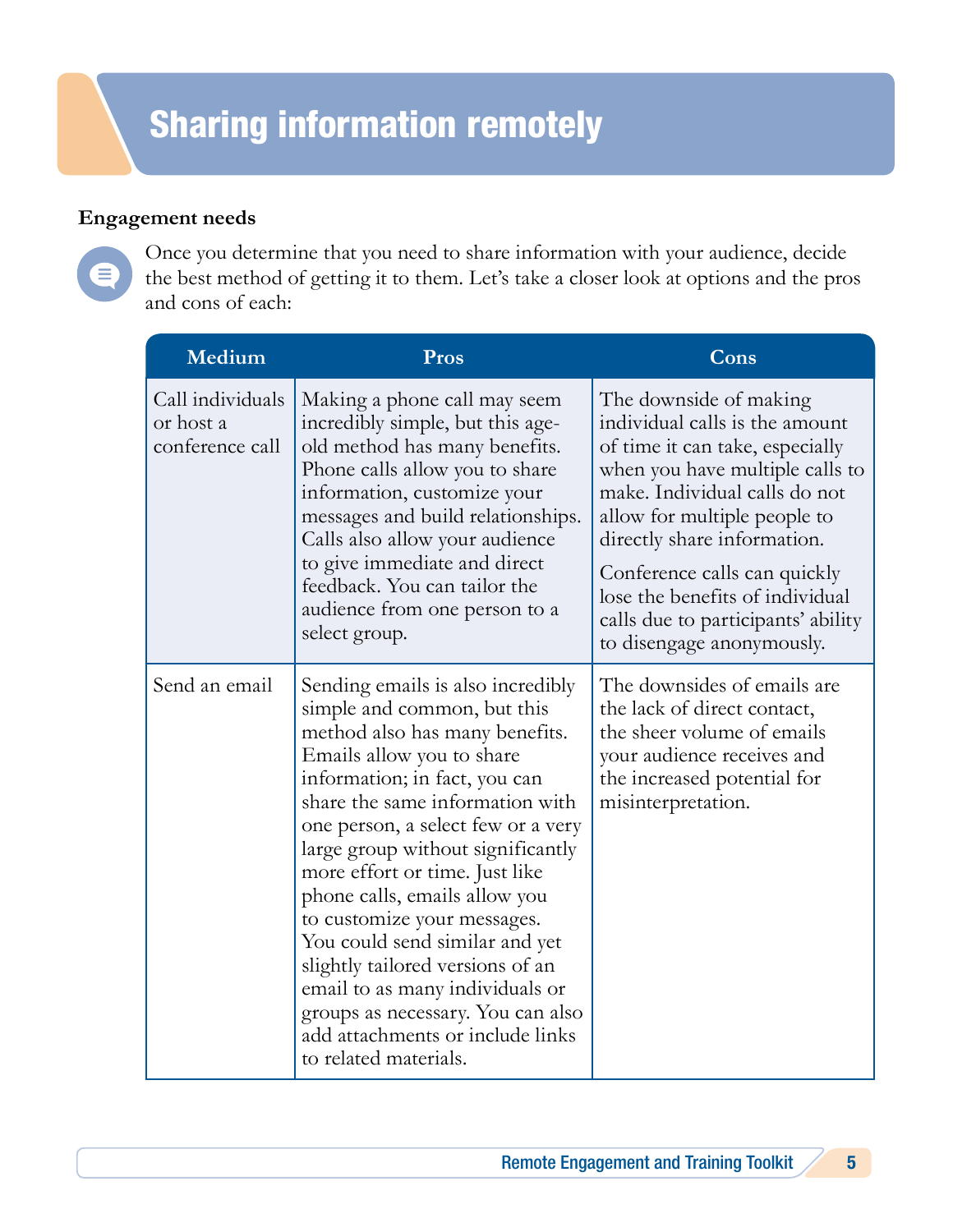| Create a<br>newsletter (if<br>information<br>needs to be<br>shared regularly<br>with many<br>recipients) | Newsletters are a great way to<br>send subject-specific information<br>to a targeted audience on a<br>regular basis. These work well<br>when you have plenty of content<br>to share consistently and an<br>interested audience.                                                                                                                                                                                                                       | The downsides of newsletters<br>are the time they take to<br>develop, the effort required to<br>maintain the recipient list and<br>the lack of recipients' direct or<br>immediate feedback.                                                                                                                                                                                                                                                                                                                |
|----------------------------------------------------------------------------------------------------------|-------------------------------------------------------------------------------------------------------------------------------------------------------------------------------------------------------------------------------------------------------------------------------------------------------------------------------------------------------------------------------------------------------------------------------------------------------|------------------------------------------------------------------------------------------------------------------------------------------------------------------------------------------------------------------------------------------------------------------------------------------------------------------------------------------------------------------------------------------------------------------------------------------------------------------------------------------------------------|
| Post<br>information to<br>a webpage                                                                      | Webpages are a great way of<br>providing information, content<br>and resources to an audience.<br>Once your audience members<br>know where to go, they can get<br>the information and resources<br>they need when they need them.<br>You can make a webpage or<br>website as simple or complex as<br>is appropriate. Webpages can<br>hold large amounts of resources<br>in relatively small spaces by<br>using links to other pages<br>and documents. | The previous three methods of<br>sharing information are active<br>communication methods,<br>meaning you actively reach<br>out to your audience and<br>you "push" information to<br>them. Webpages are passive<br>communication, meaning you<br>place the information and your<br>audience is responsible for<br>going to and engaging with it.<br>Websites take time to maintain<br>and to ensure the material is<br>current and relevant. Websites<br>that are not maintained quickly<br>lose audiences. |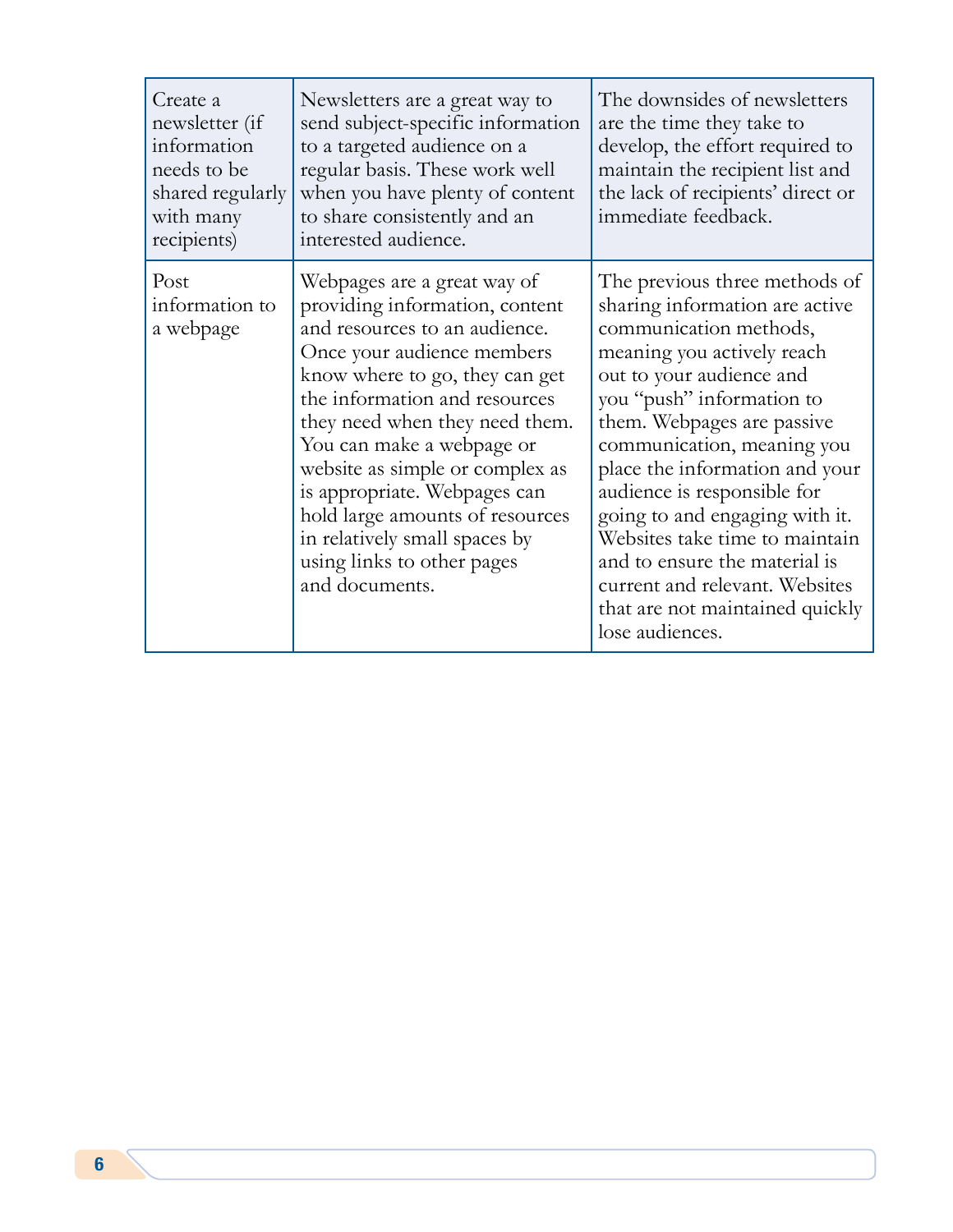## <span id="page-8-0"></span>Conducting a webinar or other collaborative meeting



Do your participants need to talk to each other or work together to complete a specific task or goal?

Once you determine that a group of people will most benefit by talking and/ or working together, you have choices to make about how best to facilitate that encounter. Let's look at options and the pros and cons of each.

| Medium                    | Pros                                                                                                                                                                                                                                                                                                                                                                                                                                                                                                                                                                                              | Cons                                                                                                                                                                                                                                                                                                                                                                                                                                  |
|---------------------------|---------------------------------------------------------------------------------------------------------------------------------------------------------------------------------------------------------------------------------------------------------------------------------------------------------------------------------------------------------------------------------------------------------------------------------------------------------------------------------------------------------------------------------------------------------------------------------------------------|---------------------------------------------------------------------------------------------------------------------------------------------------------------------------------------------------------------------------------------------------------------------------------------------------------------------------------------------------------------------------------------------------------------------------------------|
| Host a<br>conference call | Conference calls allow you to<br>share information, customize<br>your messages and build<br>relationships. Calls also allow for<br>immediate and direct feedback<br>from your audience. You can<br>tailor the audience from one<br>person to a select group.                                                                                                                                                                                                                                                                                                                                      | Conference calls can quickly<br>lose the benefits of individual<br>calls due to participants' ability<br>to disengage anonymously.                                                                                                                                                                                                                                                                                                    |
| Host a webinar            | Webinars maintain all the pros<br>of conference calls and add the<br>ability to share visuals. Webinars<br>allow hosts to engage with their<br>audience in real time. You can<br>share a live video of the webinar<br>host, speakers and participants.<br>You can share documents,<br>webpages and even your desktop.<br>And most webinar software<br>programs allow you to choose<br>or customize what you share<br>depending on your objectives.<br>Plan, prepare and practice to<br>do these well. Facilitators can<br>conduct real time polls to gather<br>information from all participants. | Webinar hosts and participants<br>often have a wide range of<br>software capabilities, available<br>hardware and technology<br>familiarity. Successful and<br>effective webinars require<br>planning, preparation and<br>practice. And even with all<br>that, things can go wrong.<br>The more webinars you do,<br>the better you will become<br>and the better prepared you<br>will be to address issues<br>before or as they arise. |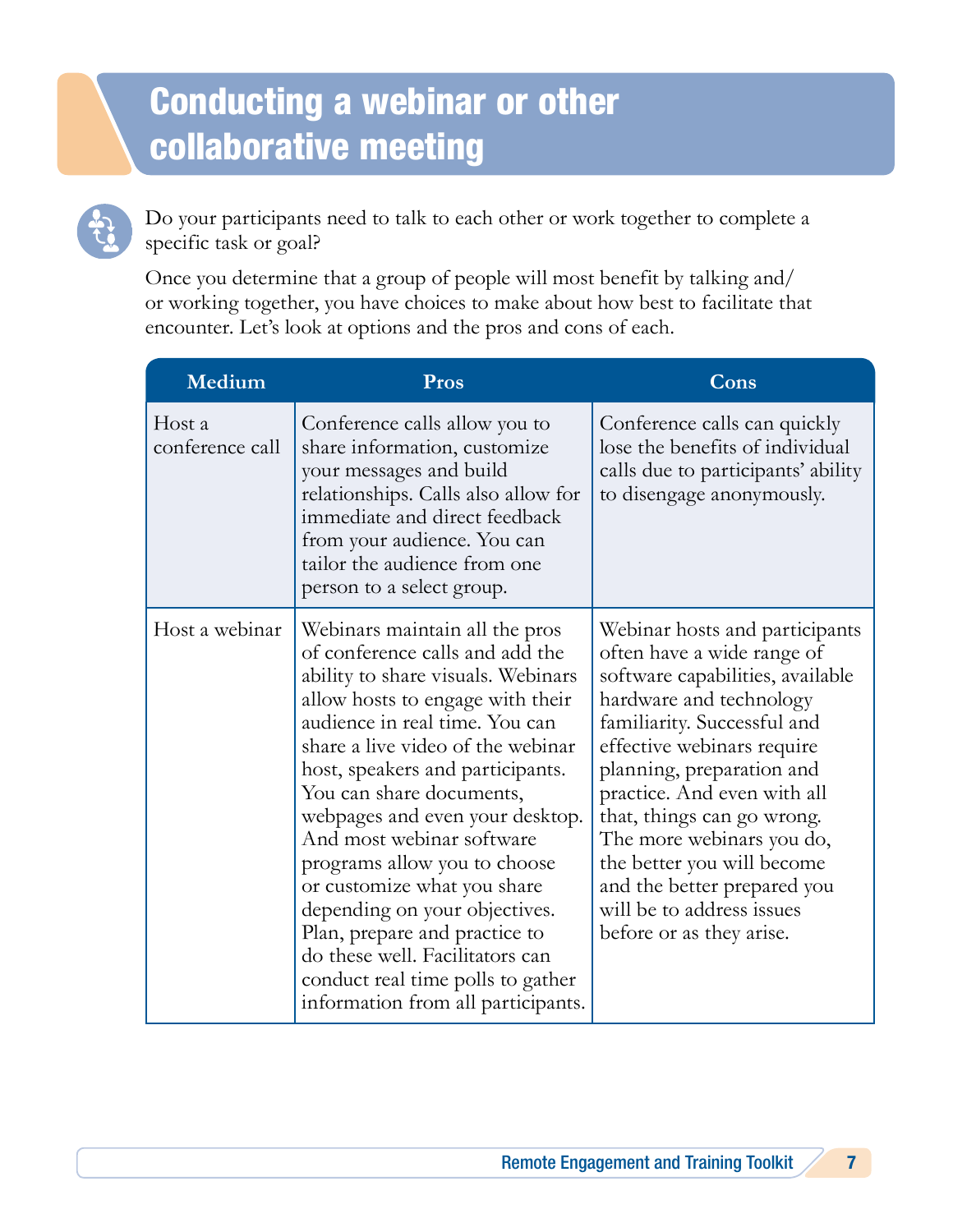| Use an online<br>collaborative<br>space such as<br>SharePoint,<br>Gov Space or<br>other | Online collaborative spaces are<br>a great way to share information<br>with a targeted audience.<br>Documents and comments are<br>left on a page that participants<br>can engage with when they<br>choose. Facilitators and<br>participants are not required<br>to be there at the same time. If<br>your collaboration site allows for<br>participant comments, be sure to<br>frequently monitor this section. | Like a webpage, collaboration<br>sites are a type of passive<br>communication. This means<br>you place the information and<br>your audience is responsible for<br>going to and engaging with it.<br>Collaboration sites take time<br>to maintain and to ensure the<br>material is current and relevant.<br>Collaboration sites that are<br>not maintained quickly lose<br>audiences. Facilitators often<br>do not know if participants<br>visit the site or engage with<br>the content. |
|-----------------------------------------------------------------------------------------|----------------------------------------------------------------------------------------------------------------------------------------------------------------------------------------------------------------------------------------------------------------------------------------------------------------------------------------------------------------------------------------------------------------|-----------------------------------------------------------------------------------------------------------------------------------------------------------------------------------------------------------------------------------------------------------------------------------------------------------------------------------------------------------------------------------------------------------------------------------------------------------------------------------------|
| Call a meeting                                                                          | Face-to-face meetings allow you<br>to share and receive information,<br>customize your messages and<br>build relationships. Face-to-<br>face meetings offer immediate<br>and direct feedback from your<br>audience. They allow for building<br>consensus, working on projects<br>and meeting objectives. Hosts<br>can tailor the audience from one<br>person to a select group.                                | Meeting in person can<br>be expensive and time-<br>consuming. It can be hard to<br>travel for shorter meetings.<br>The increased value of<br>participants' time and<br>budgetary concerns require<br>even more planning for face-<br>to-face meetings.                                                                                                                                                                                                                                  |

## **Maximizing the webinar**

Here we will focus on making content that inspires learning that is memorable and thus more likely to transfer to the work environment. This is well within your reach. You may be skeptical because you can probably think of 100 webinars that missed these marks completely. We have all been there. But that is why you are going to put in the work to create something that goes beyond the forgettable.

#### **Maximizing the webinar**

Hosting a webinar for a group of people is easiest when you know where to start. Most participants have a wide variety of experiences and understandings, so it can be challenging to know where to begin, even with a small group.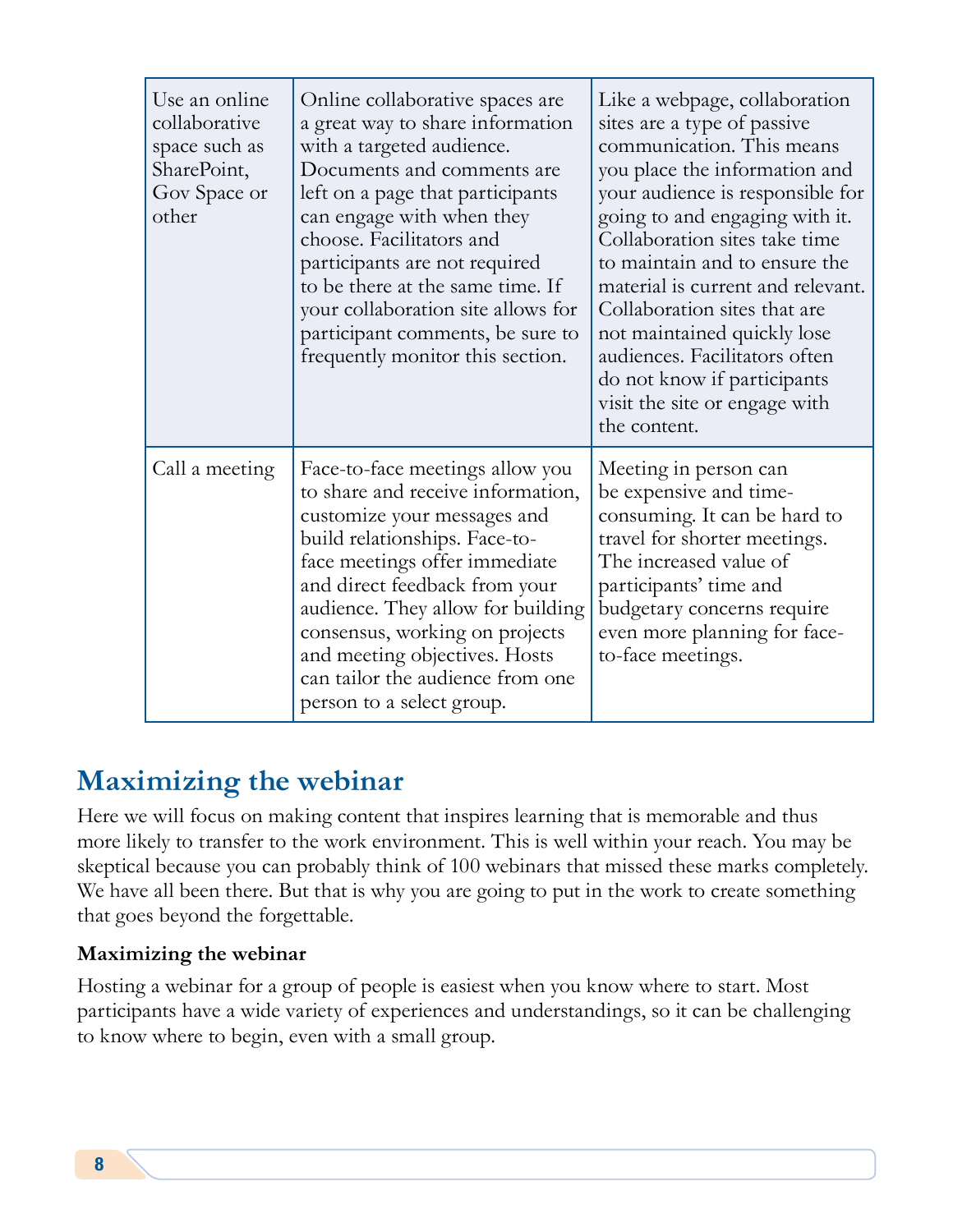#### **Prepare clear webinar descriptions and agendas**

One way to address this is by writing the webinar description so potential participants are clear about the webinar content, purpose and scope. That way you can be confident that the group of people who choose to register are informed and ready to participate in the event you described. You can also broadly assume they are equally aware of the content.

#### **Send baseline information**

Send some material to participants ahead of time. You could send the agenda, a chapter or article to help participants become familiar with the content, have the same baseline knowledge and be prepared for your starting point.

#### **Send questions**

You could send questions to registrants ahead of time and use those questions in a variety of ways, such as:

- Getting to know your participants
- Helping them think through the material prior to the webinar
- Gauging their pre-webinar understanding
- Ensuring content is of interest to the audience

Use this information to tailor content to the audience and members' level of understanding and interest.

Depending on what information you request, you can also choose to either have them hold onto their responses and bring them to the first session or send them back to you prior to the session.

All of these techniques offer facilitators the chance to engage with participants prior to the actual event. These techniques demonstrate to participants that you are prepared and that you will thoughtfully present the material. These pre-event techniques can get people thinking about the topic and feeling engaged before you even say a word. This strategy can make the actual webinar much more effective.

#### **Plan, prepare and practice**

Well done webinars do not happen accidentally. They require a lot of thoughtful planning and preparation. Plan for the audience. Plan the content. Build the content in a way that will be easiest for members to absorb and interact with it.

Once you have adequately planned and prepared, then you need to practice.

- Practice what you will say.
- Practice telling stories that demonstrate your points.
- Practice going through your PowerPoint, if you are using one.
- Practice showing videos.
- Practice how you will describe charts and other visuals.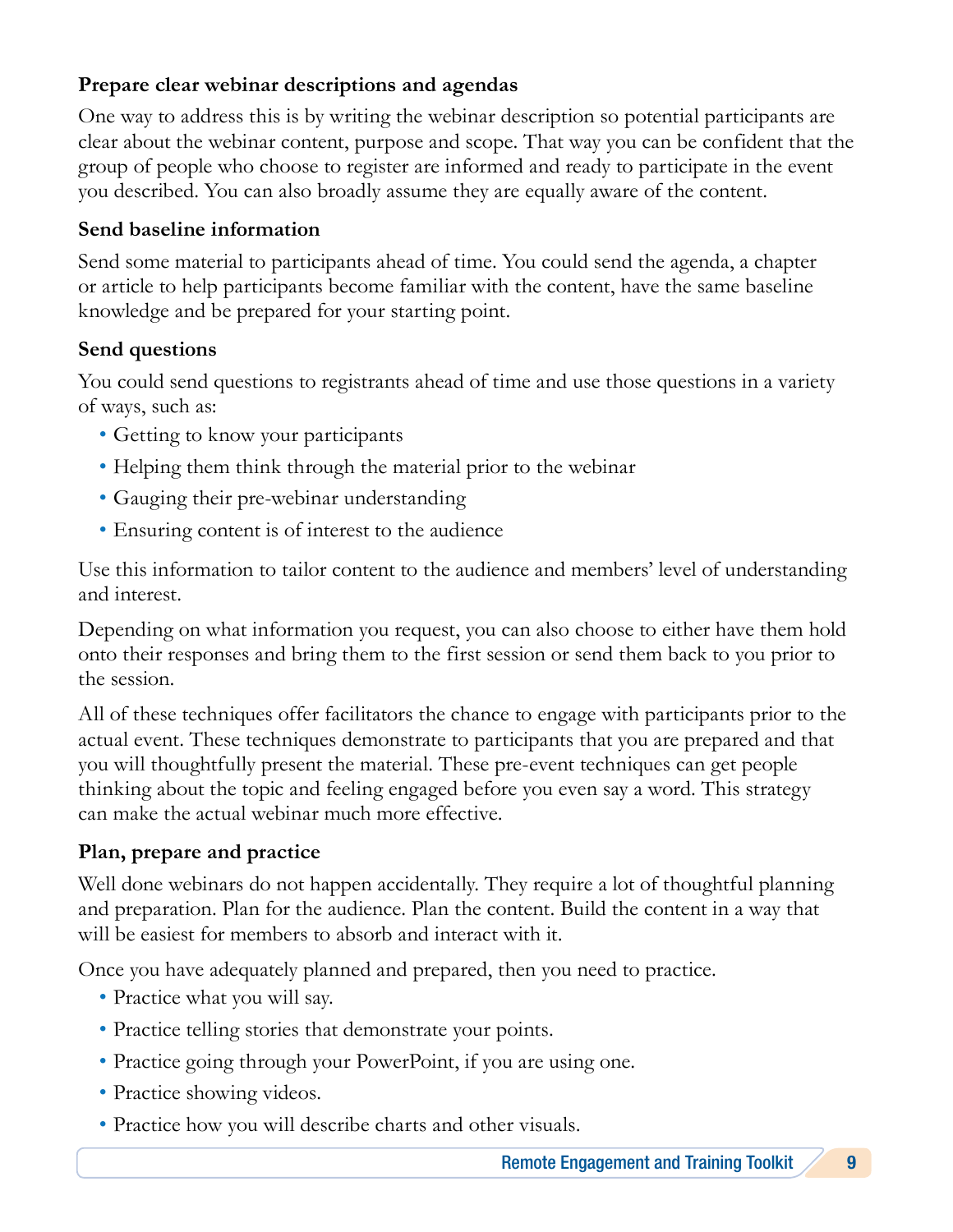- Practice how you plan to address participant comments.
- Practice with other speakers.
- Practice with the webinar software you will use.
- Practice the audio.
- Practice with your headphones and the microphone you are going to use.
- If you use a webinar host, practice with that person.
- Practice in the space with the equipment you will use during the actual event.

Take notes as you practice. Use your notes to fix any issues you encountered and to put together a frequently asked questions document for your webinar host, other speakers and participants.

## **During the webinar**

As you design your webinar, consider the participants' experience. What will they be doing? You will need to intentionally add interactivity throughout to keep them engaged.

Some ways to engage participants:

- Pose regular questions and polls.
- Use more than one presenter.
- Use a webinar host, in addition to the speaker.
- Use the comment field. Monitor it throughout and respond to inquiries. (This is a great task for a webinar host to manage.)
- Pause for feedback.
- Offer more resources such as documents, books and web links.
- Allow time for discussion.

## **Webinar participant etiquette**

- 1. **Be heard**. Speak boldly and clearly. Modern noise cancelling microphones suppress soft sounds, so if you speak softly, those on the phone will hear just parts of what you say or nothing at all. As those who speak softly are often thoughtful, your voice is important.
- 2. **Be tolerant of those who ask you to speak up**. When phone attendees ask you to speak up they are not trying to disrupt the meeting, they are trying to hear you.
- 3. **If you are asked to speak up, please move closer to the microphone**. By nature, our voice volume doesn't change much, so if you simply speak louder, it usually only lasts a few seconds until your voice goes back to its usual volume.
- 4. **The moderator should arrive at least five minutes early**. When attendees call in before the moderator arrives, they cannot be sure that they are on the correct call.
- 5. **Have a secondary way for an attendee to alert the moderator to problems**. The moderator or other meeting attendee should have a secondary way (best by text messaging) to receive concerns about the phone arrangements.
- 6. **If you are on the phone, please mute your phone when not speaking**. Barking dogs and fast food orders are especially distracting.
- 7. **If you are on the phone, please don't put your phone on HOLD**. The HOLD music will frequently be transmitted to the rest of the group, really ruining the meeting.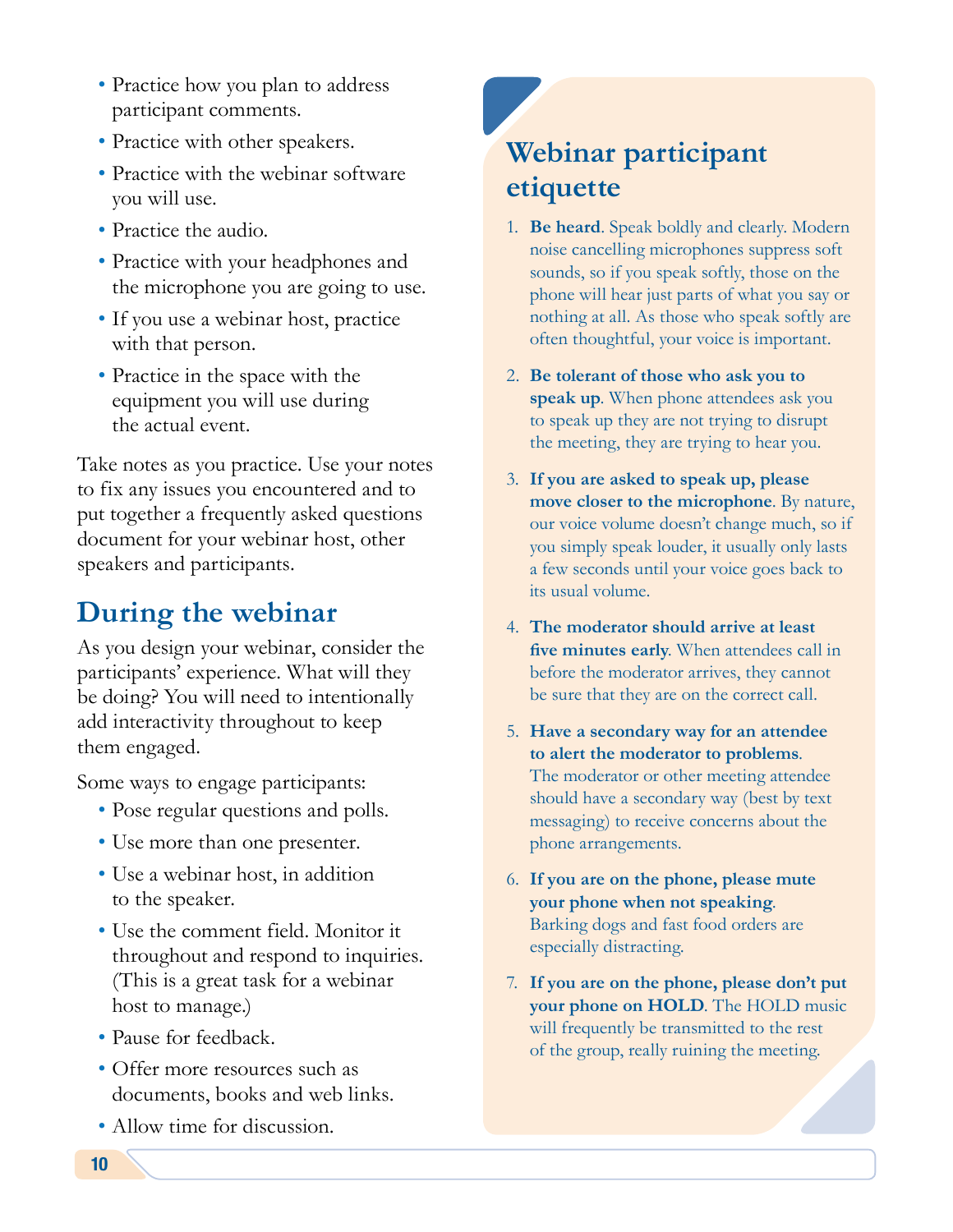## **After the webinar**

#### **Send a follow-up email**

Always send a follow-up email after facilitating a webinar.

These emails should contain:

- A thank you
- A post-webinar survey or evaluation
- Any materials used during the event that can be shared

These emails may contain:

- Additional materials
- Links to additional resources
- Post-webinar understanding questions (Only send these if you sent pre-webinar understanding questions. You would compare the pre- and post-answers to help gauge knowledge transfer.)
- Next steps
- Dates of next webinars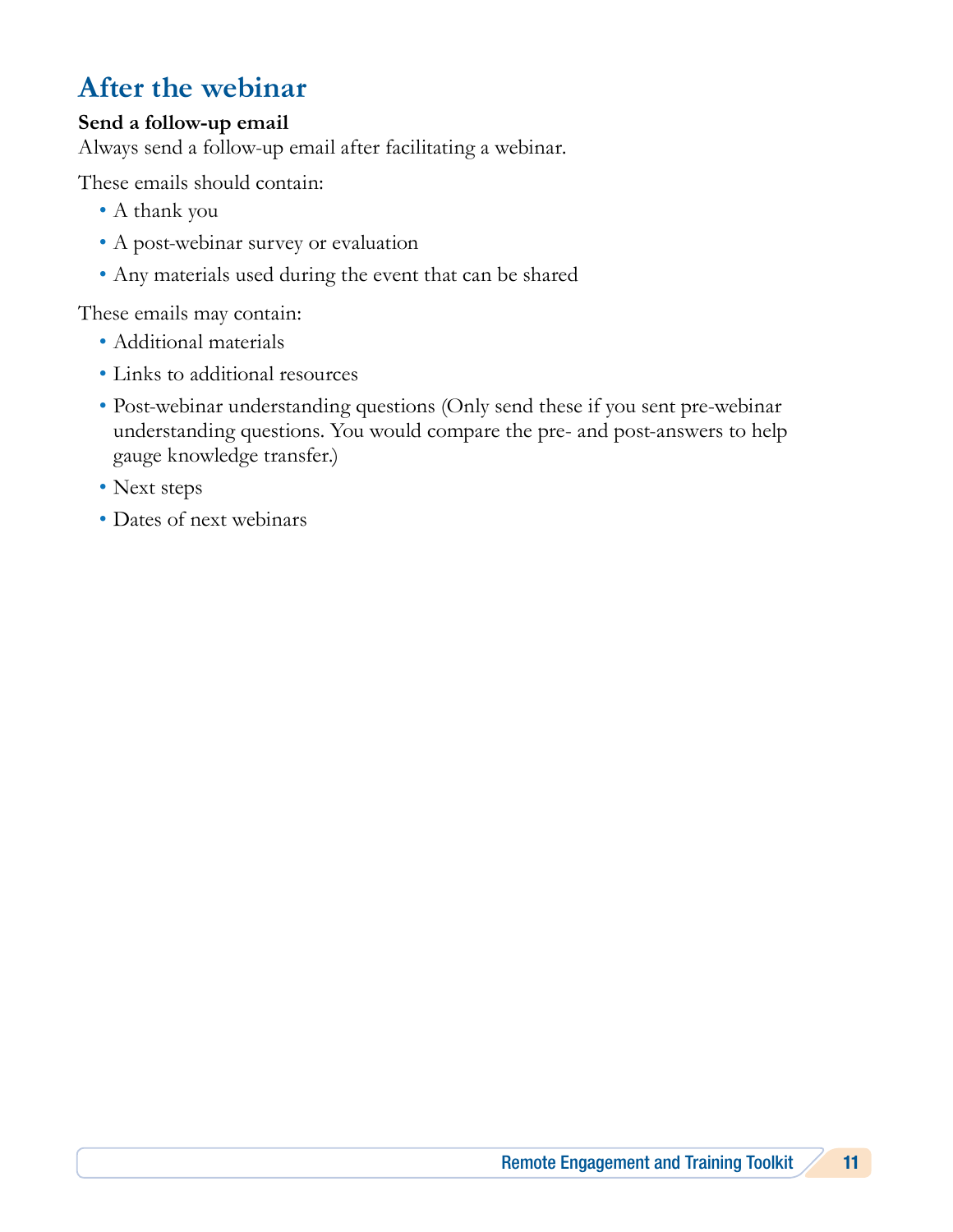## <span id="page-13-0"></span>Developing and delivering training remotely

#### **Training need:**



If you determined that training is needed, then this section is for you.

Whether you are facilitating synchronous learning face-to-face or via live or recorded webinar, or you are training through an asynchronous e-module — keep these basics in mind:

- Who is your audience?
- What do they need to know?
- What is the best medium to use?
- What is the best method to confirm that knowledge transfer occurred?

Every adult learner has a different motivation for attending a professional training session. Some learners will be engaged before you say a word, others may buy in later after you win them over, and others have no intention of actively participating no matter what you do. This is true for all learning settings, but is hardest to address remotely.

Build your training to share content, not to defend against those who never came to learn.

## **Determining the training medium**

With so many training delivery options, which method is best for you, your audience, your technical support team and your budget? Let's look at some options.

#### **Synchronous verses asynchronous**

**Synchronous learning** refers to learning events where the instructors and students are engaged in learning activities at the same time. Traditional classroom instruction is the most common synchronous learning type. The instructor and students are together in the room at the same time. Webinars have emerged as another common synchronous learning activity. The instructor and students are participating in the learning event at the same time, even though they are not physically in the same room or even the same city.

**Asynchronous learning** events are those where the instructor and students do not engage with the learning activity at the same time. Online modules are a common type of asynchronous learning. The instructional designer builds the module and posts it to the web. Students may access that content anytime. Many schools use asynchronous learning software where instructors can post course materials, host discussions, and collect and grade assignments. All of this can be done at both the instructor's and student's convenience. YouTube is another example of this. Someone posts a video and viewers access the video.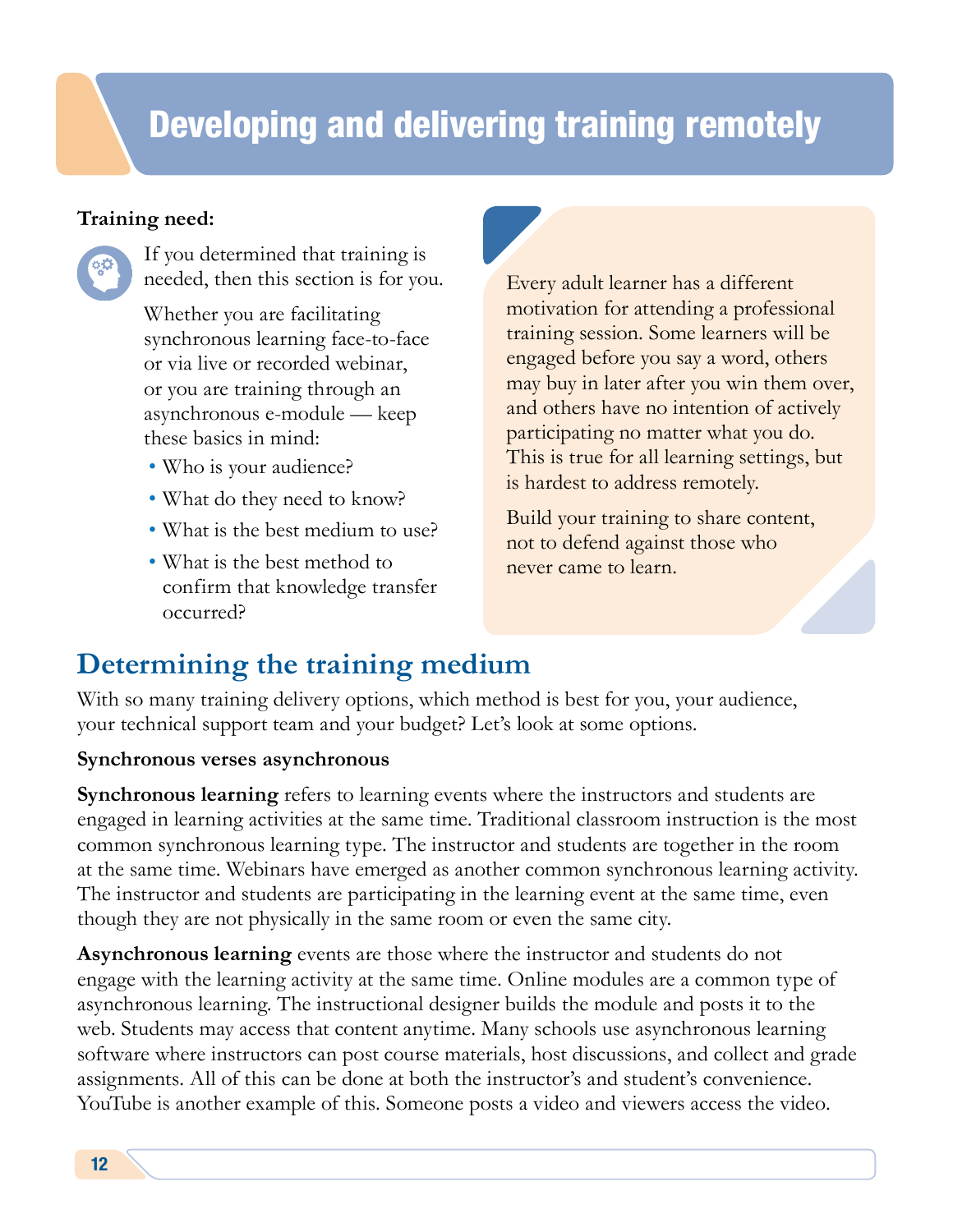Both methods work well to promote learning, but each has pros and cons. Here are some common training methods and considerations for each:

#### **Synchronous learning**

| Face-to-face, classroom, traditional                               |                                                                                                                                                                                                                                                                                                                                                                                                                                                                                        |
|--------------------------------------------------------------------|----------------------------------------------------------------------------------------------------------------------------------------------------------------------------------------------------------------------------------------------------------------------------------------------------------------------------------------------------------------------------------------------------------------------------------------------------------------------------------------|
| <i>*Time to develop</i><br>(hours per one hour<br>of instruction): | 38                                                                                                                                                                                                                                                                                                                                                                                                                                                                                     |
| Number of participants:                                            | Depends on room size and depth of needed knowledge transfer.                                                                                                                                                                                                                                                                                                                                                                                                                           |
| Typical outcomes:                                                  | Instructor/facilitator and students participate in learning process<br>together. This medium has potential for fullest interaction,<br>engagement and detailed instruction. Students can ask questions<br>and instructors can adjust instruction as appropriate in real time<br>to maximize learning.                                                                                                                                                                                  |
| Optimal uses:                                                      | Organization is responsible for ensuring participants gain<br>knowledge, skills or abilities. Information is complex and requires<br>developing cognitive skills. The skill is a core competency that<br>may affect multiple areas of performance. The students can easily<br>attend. The benefit of the training far outweighs any potential<br>cost, including experienced and/or engaging facilitators and an<br>environment where learners can concentrate on the target material. |
| Notes:                                                             | Common software used to develop and present content are<br>Microsoft Word, PowerPoint, Excel or equivalents. Facilitators<br>may use other instructional tools such as flip chart paper, white<br>boards, note cards, games, role play, nametags or sign-in sheets.<br>Materials are often printed, emailed or available online.                                                                                                                                                       |

| Live, instructor-led, webinar (virtual)                       |                                                                    |
|---------------------------------------------------------------|--------------------------------------------------------------------|
| $*Time$ to develop<br>(hours per one hour<br>of instruction): | 28                                                                 |
|                                                               | Number of participants: Unlimited, unless software limits capacity |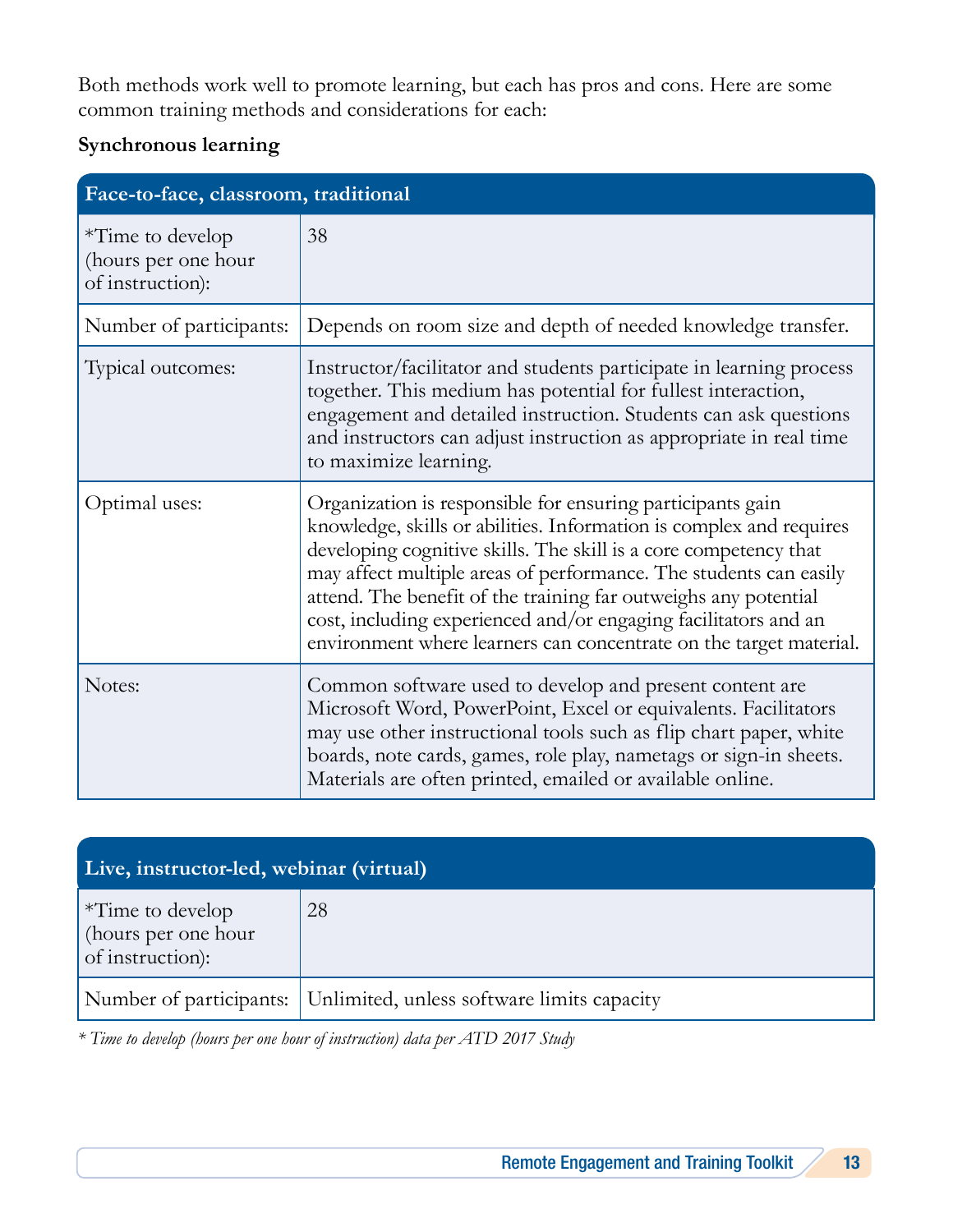| Knowledge transfer<br>assessment: | Instructor is an expert and/or content facilitator and determines<br>successful knowledge transfer. Participants receive certificate of<br>understanding or completion by email at training conclusion or<br>shortly after via learning management system or other training<br>tracking system.                                                                                                                                                                                                                                                                                                                                                                                      |
|-----------------------------------|--------------------------------------------------------------------------------------------------------------------------------------------------------------------------------------------------------------------------------------------------------------------------------------------------------------------------------------------------------------------------------------------------------------------------------------------------------------------------------------------------------------------------------------------------------------------------------------------------------------------------------------------------------------------------------------|
| Typical outcomes:                 | Instructor/facilitator and students participate in learning process<br>together. This medium has potential for fullest interaction,<br>engagement and detailed instruction. Students can ask questions<br>and instructors can adjust instruction as appropriate in real time<br>to maximize learning.                                                                                                                                                                                                                                                                                                                                                                                |
| Optimal uses:                     | Best for sharing information and simple to moderate learning,<br>such as set-by-step software instruction or answering questions<br>about previously adopted practices.                                                                                                                                                                                                                                                                                                                                                                                                                                                                                                              |
| Notes:                            | Common software used to develop content are Microsoft Word,<br>PowerPoint, Excel or equivalents. Common software used<br>to present content are Skype for Business, Adobe Connect,<br>Microsoft Live Meeting or equivalents. Additional resources and<br>materials are often emailed or available online. Select webinar<br>software that works well for presenters and participants. Test it<br>multiple times prior to hosting an actual webinar. Also consider<br>what software your organization's technical support team<br>supports. You may have found something neat, but without tech<br>support, you may encounter unexpected obstacles and not have<br>a way around them. |

#### **Asynchronous learning**

| <b>Level 1: Passive</b>                                       |                                                                                                         |
|---------------------------------------------------------------|---------------------------------------------------------------------------------------------------------|
| $*Time$ to develop<br>(hours per one hour<br>of instruction): | 42                                                                                                      |
| Number of participants:                                       | Unlimited                                                                                               |
| Knowledge transfer<br>assessment:                             | The e-module or learning management system generates the<br>certificate of understanding or completion. |
| Typical outcomes:                                             | Learner receives information.                                                                           |
| Optimal uses:                                                 | Best for sharing a set of information with many people.                                                 |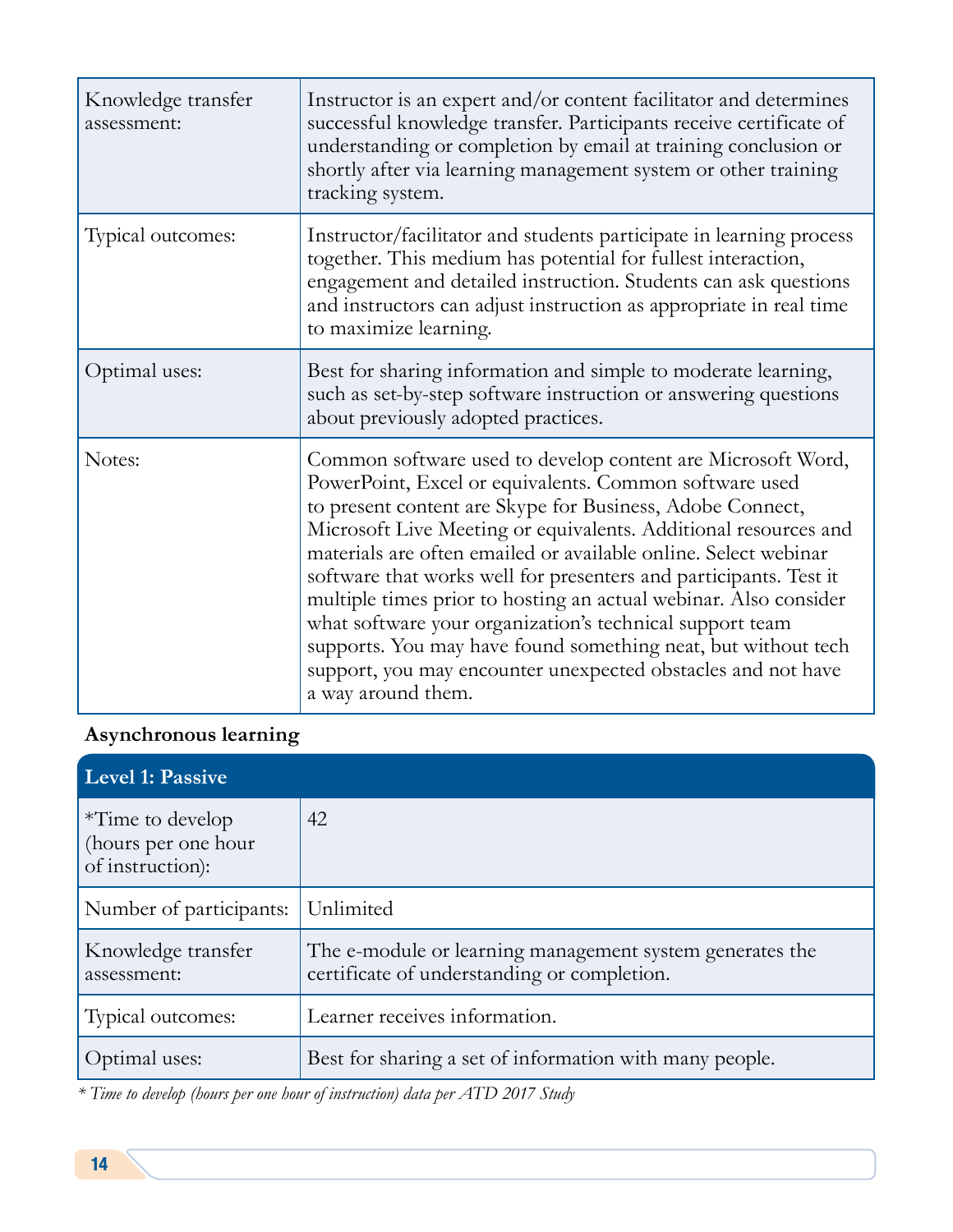| Notes: | This is passive e-learning where the learner acts simply as an<br>information receiver. Common software used to plan and design<br>content are Microsoft Word, PowerPoint, Excel, Photoshop,<br>Audacity or equivalents. Common software used to deliver<br>content are Adobe Captivate, Lectora, Articulate Storyline or<br>equivalents. Additional resources and materials are often emailed<br>or available online. These courses may be posted to a website or |
|--------|--------------------------------------------------------------------------------------------------------------------------------------------------------------------------------------------------------------------------------------------------------------------------------------------------------------------------------------------------------------------------------------------------------------------------------------------------------------------|
|        | uploaded into a learning management system.                                                                                                                                                                                                                                                                                                                                                                                                                        |

| Level 2: Limited                                                   |                                                                                                                                                                                                                                                                                                                                                                                                                                                                                                                                          |
|--------------------------------------------------------------------|------------------------------------------------------------------------------------------------------------------------------------------------------------------------------------------------------------------------------------------------------------------------------------------------------------------------------------------------------------------------------------------------------------------------------------------------------------------------------------------------------------------------------------------|
| <i>*Time to develop</i><br>(hours per one hour<br>of instruction): | 71                                                                                                                                                                                                                                                                                                                                                                                                                                                                                                                                       |
| Number of participants:                                            | Unlimited                                                                                                                                                                                                                                                                                                                                                                                                                                                                                                                                |
| Knowledge transfer<br>assessment:                                  | The e-module or learning management system generates the<br>certificate of understanding or completion.                                                                                                                                                                                                                                                                                                                                                                                                                                  |
| Typical outcomes:                                                  | Learner demonstrates movement through the information.<br>May include questions.                                                                                                                                                                                                                                                                                                                                                                                                                                                         |
| Optimal uses:                                                      | Best for teaching simple concepts and skills to many people.                                                                                                                                                                                                                                                                                                                                                                                                                                                                             |
| Notes:                                                             | This is defined as limited interactivity, with the learner offering<br>simple responses to instructional cues. Common software used to<br>plan and design content are Microsoft Word, PowerPoint, Excel,<br>Photoshop, Audacity or equivalents. Common software used to<br>deliver content are Adobe Captivate, Lectora, Articulate Storyline<br>or equivalents. Additional resources and materials are often<br>emailed or available online. These courses may be posted<br>to a website or uploaded into a learning management system. |

| Level 3: $Complex1$                                                 |     |
|---------------------------------------------------------------------|-----|
| $\vert$ *Time to develop<br>(hours per one hour<br>of instruction): | 130 |
| Number of participants: Unlimited                                   |     |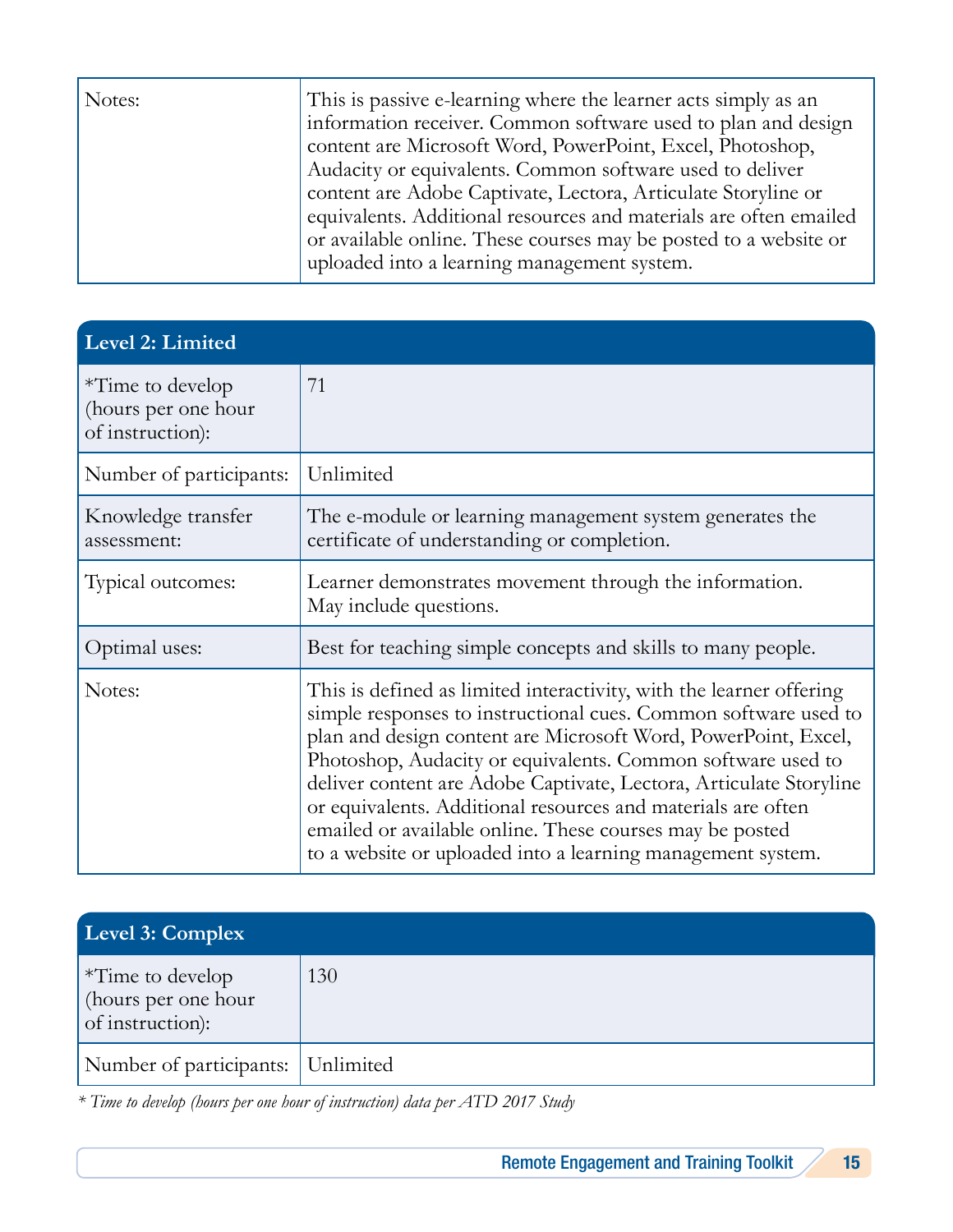| Knowledge transfer<br>assessment: | The e-module or learning management system generates<br>the certificate of understanding or completion.                                                                                                                                                                                                                                                                                                                                                                                                                              |
|-----------------------------------|--------------------------------------------------------------------------------------------------------------------------------------------------------------------------------------------------------------------------------------------------------------------------------------------------------------------------------------------------------------------------------------------------------------------------------------------------------------------------------------------------------------------------------------|
| Typical outcomes:                 | Learner demonstrates movement through the information and<br>often is required to demonstrate understanding via activities<br>and questions.                                                                                                                                                                                                                                                                                                                                                                                         |
| Optimal uses:                     | Best for teaching simple to moderate concepts and skills to<br>many people.                                                                                                                                                                                                                                                                                                                                                                                                                                                          |
| Notes:                            | This level has complex interactions that ask the learner to make<br>multiple and varied responses to cues. Common software used<br>to plan and design content are Microsoft Word, PowerPoint,<br>Excel, Photoshop, Audacity or equivalents. Common software<br>used to deliver content are Adobe Captivate, Lectora, Articulate<br>Storyline or equivalents. Additional resources and materials are<br>often emailed or available online. These courses may be posted<br>to a website or uploaded into a learning management system. |

| Level 4: Real-time                                                 |                                                                                                                                                                                                                                                                                                                                                                                                                                                                                                                               |
|--------------------------------------------------------------------|-------------------------------------------------------------------------------------------------------------------------------------------------------------------------------------------------------------------------------------------------------------------------------------------------------------------------------------------------------------------------------------------------------------------------------------------------------------------------------------------------------------------------------|
| <i>*Time to develop</i><br>(hours per one hour<br>of instruction): | 143                                                                                                                                                                                                                                                                                                                                                                                                                                                                                                                           |
| Number of participants:                                            | Unlimited                                                                                                                                                                                                                                                                                                                                                                                                                                                                                                                     |
| Knowledge transfer<br>assessment:                                  | The e-module or learning management system generates the<br>certificate of understanding or completion.                                                                                                                                                                                                                                                                                                                                                                                                                       |
| Typical outcomes:                                                  | Learner demonstrates movement through the information and<br>must demonstrate understanding via activities and questions.                                                                                                                                                                                                                                                                                                                                                                                                     |
| Optimal uses:                                                      | Best for teaching simple to complex concepts and skills to<br>many people.                                                                                                                                                                                                                                                                                                                                                                                                                                                    |
| Notes:                                                             | These real-time interactions create life-like sets of complex cues<br>and responses. Common software used to plan and design content<br>are Microsoft Word, PowerPoint, Excel, Photoshop, Adobe<br>Animate, Audacity or equivalents. Common software used to<br>deliver content are Adobe Captivate, Lectora, Articulate Storyline<br>or equivalents. Additional resources and materials are often<br>emailed or available online. These courses may be posted<br>to a website or uploaded into a learning management system. |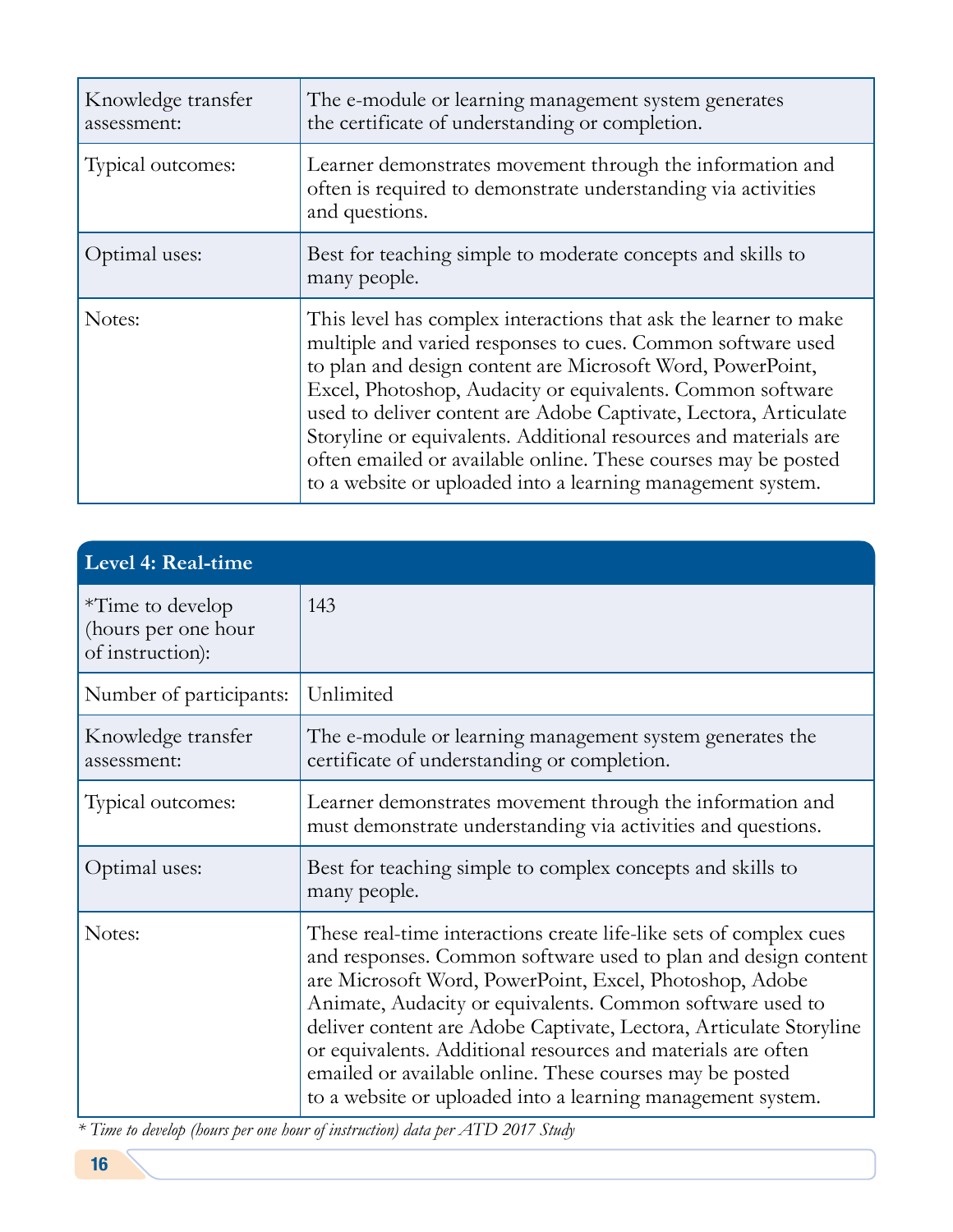## **Developing training content**

While remote education is a specialty, the basics are the same for all educational content development. Here are a quick-start guide to get you headed in the right direction and our training standards manual for a deeper dive:

- [Quick-Start Guide to the DHS and OHA Training Standards](https://apps.state.or.us/cf1/DHSforms/Forms/Served/de9873.pdf)
- [DHS and OHA Training Standards Manual](https://apps.state.or.us/cf1/DHSforms/Forms/Served/de9872.pdf)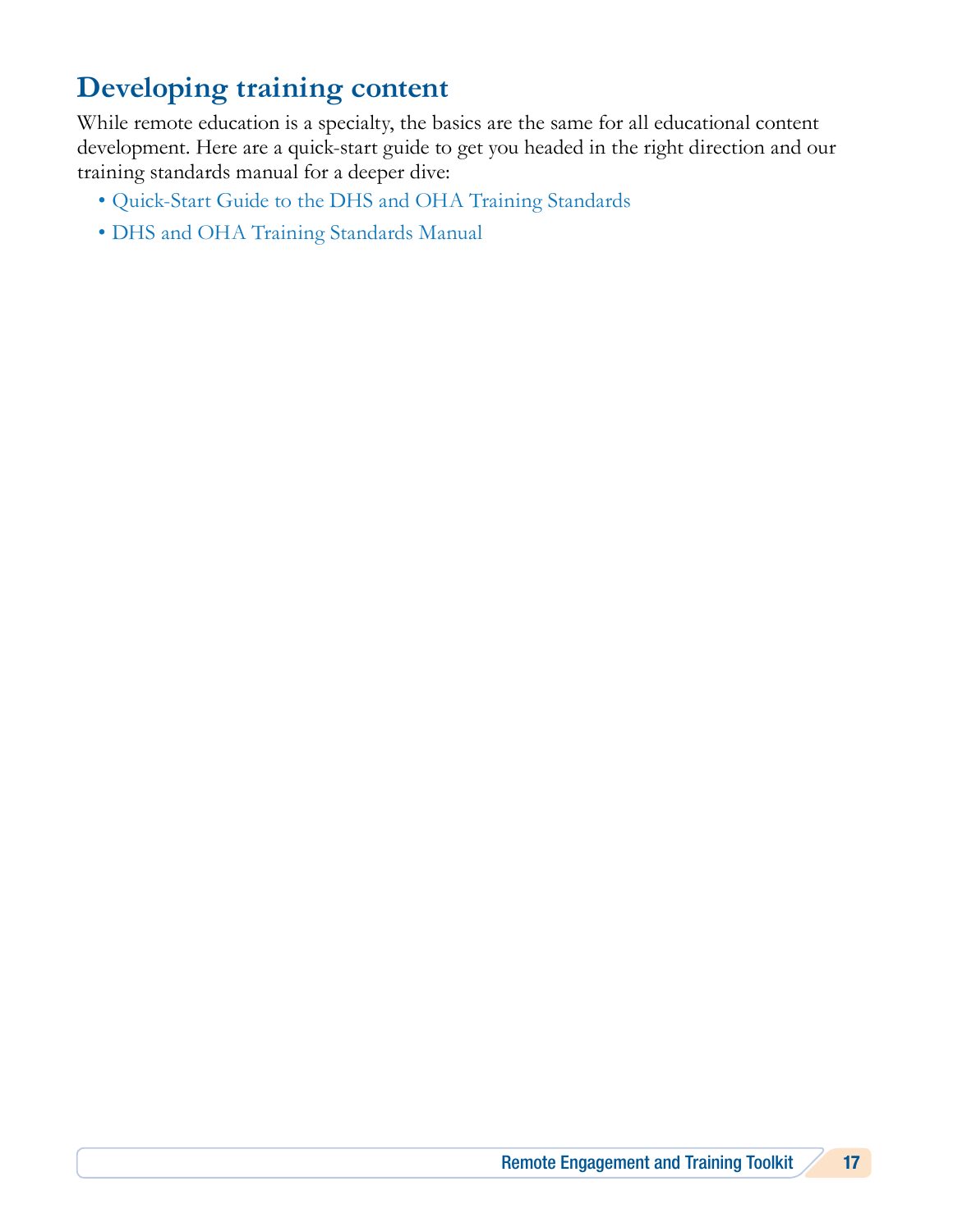## Additional resources

## **Sharing information remotely**

#### Emails

- [Email tips: Top 10 Strategies for Writing Effective Emails](https://jerz.setonhill.edu/writing/e-text/email/)
- [17 Professional Email Tips for Better Results in 2017](https://business.tutsplus.com/articles/professional-email-tips--cms-28651)

#### **Newsletters**

- [19 Tips for Great Email Newsletter Design](https://www.creativebloq.com/graphic-design/20-tips-great-newsletter-design-10121013)
- [7 Tips for Creating More Engaging Newsletters](https://www.mailjet.com/blog/news/7-tips-creating-engaging-newsletters/)

#### Web Pages

- [Top 10 Tips to a Great Web Page](https://www.lifewire.com/tips-for-a-great-web-page-3470063)
- [10 Tips that Can Drastically Improve Your Website's User Experience](https://blog.hubspot.com/marketing/improve-your-websites-user-experience)

#### Conference Calls

- [10 Tips for a Successful Conference Call](https://www.business.com/articles/10-tips-for-a-successful-conference-call/)
- [12 Tips on How to Conference Call Like a Boss](https://jive.com/resources/blog/12-tips-conference-call-like-a-boss/)

### **Conducting a webinar or other collaborative meeting**

- 
- [18 Tips on How to Conduct an Engaging Webinar](https://speakingaboutpresenting.com/presentation-skills/how-to-conduct-engaging-webinar/)
- [How to do a Webinar Your Audience Will Love](https://www.wordstream.com/blog/ws/2014/08/26/how-to-do-a-webinar)
- [The Ultimate Guide to Webinars: 37 Tips for Successful Webinars](https://www.searchenginejournal.com/webinar-planning-best-practices-guide/231301/)

## **Developing and delivering training remotely**



- [How I Messed Up a Remote Training Session \(and What I Did to](https://www.kayako.com/blog/remote-training/)  [Ace the Next One\)](https://www.kayako.com/blog/remote-training/)
- [Best Practices for Delivering Virtual Classroom Training](https://www.google.com/url?sa=t&rct=j&q=&esrc=s&source=web&cd=9&ved=0ahUKEwjN8575vIPcAhWDHTQIHaWHB6QQFghYMAg&url=https%3A%2F%2Fwww.elearningguild.com%2Fshowfile.cfm%3Fid%3D3159&usg=AOvVaw1WSC20RzCf0T3LkFXpS78U)
- [35 Tips for Significantly Better eLearning](https://www.learnupon.com/blog/35-tips-significantly-better-elearning/)